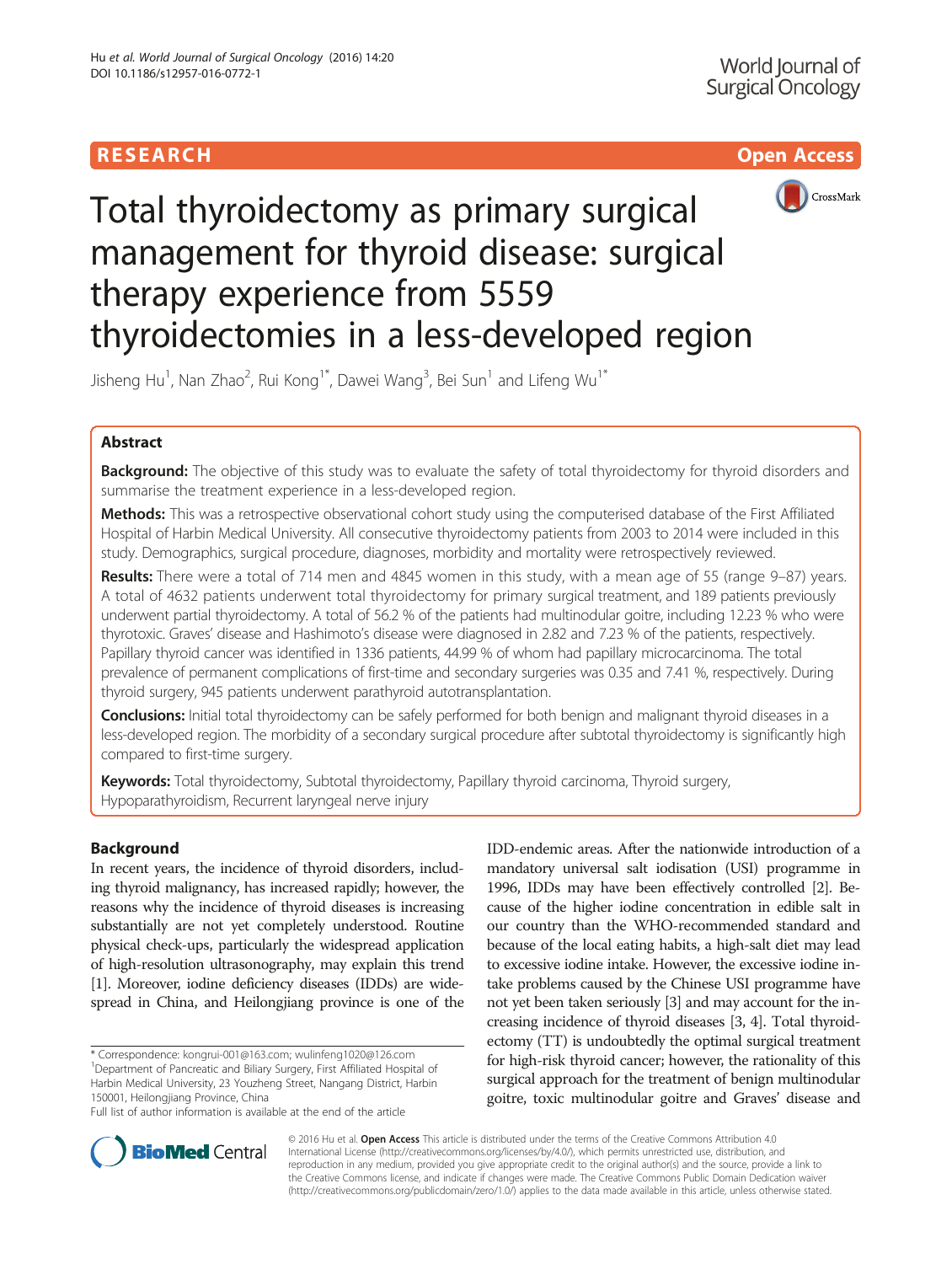even for the treatment of low-risk well-differentiated thyroid carcinomas remains controversial [[5](#page-6-0)–[9\]](#page-6-0). The disequilibrium of medical resources makes increasing numbers of patients from less-developed areas become concentrated in a large hospital such as ours. For patients here, the cost to cure their disorders ranges from a month or even a year's income, and many patients do not return for regular re-examination because of economic factors. The objective of this study was to determine whether TT is an effective, safe and appropriate procedure to manage thyroid diseases and provide insight into the management of thyroid diseases in economically less-developed areas.

#### Methods

A retrospective review was conducted to all patients undergoing thyroid surgery between 2003 and 2014 at the First Affiliated Hospital of Harbin Medical University. All clinical and pathological data were entered prospectively into a computerised database. We extracted data on the sex, age, nature of thyroid disease, incidence of postoperative complications and final pathology from the departmental medical records. The Medical Ethics Committee at First Affiliated Hospital of Harbin Medical University (Harbin, Heilongjiang, China) approved this study, and all patients signed informed consents.

### Preoperative evaluation

Preoperative evaluation in all patients included serum thyroid hormones, thyroid antibodies, parathyroid hormone (PTH), calcium, indirect laryngoscopy and neck ultrasonography. For patients with thyroid nodules, fine needle aspiration is the most appropriate examination to provide a rapid and accurate assessment. Very aggressive cancers, such as poorly differentiated and anaplastic thyroid cancers, which may invade local structures, require deliberate planning. Computed tomography (CT) is also performed in all patients to provide important adjunct anatomical information about the thyroid as well as related structures in the neck, and it is a necessary preoperative imaging study that affects both the extent of surgery and method of anaesthesia induction [[10](#page-6-0)–[12](#page-6-0)]. All thyrotoxic patients received pharmacologic therapy preoperatively, such as beta-blockers, which were continued until 10–14 days after the surgery to prevent perioperative thyroid crisis. TT was performed for patients with thyroid nodules involving both lobes, Graves' disease and toxic goitre in our institution.

# Surgical procedure

After the induction of anaesthesia, the neck is gently extended with a cushion under the shoulders. Surgery begins with the design of incisions, which should balance incision aesthetics and adequate exposure for safe surgery. A collar incision two fingerbreadths above the clavicle within or parallel to the skin line will not only assure a minimal incision scar but also provide sufficient exposure. Routine local anaesthesia was used to facilitate a free skin flap and alleviate pain postoperatively. The anterior cervical muscle group was routinely divided lengthways, and the thyroid gland was dissected on the plane of the capsule, with careful ligation of all vessels. Both recurrent laryngeal nerves (RLNs) were exposed routinely during the course of the dissection, and intraoperative electrophysiological nerve integrity monitoring was not used in our procedures. Every attempt was made to identify and preserve the parathyroid glands in situ. Parathyroid glands that could not be preserved with an adequate blood supply were meticulously dissected from the thyroid gland, diced and autotransplanted in the sternocleidomastoid muscle at the end of the operation. This technique is widely practiced and is an efficient method of avoiding long-term hypoparathyroidism. No drainage tube or suction drainage with negative pressure was needed when only hemithyroidectomy (HT) or TT with/without central neck dissection was completed. When lateral neck dissection was performed, a drainage tube was required in case of lymphatic or chylous leak.

# Postoperative management and postoperative follow-up

Lifelong treatment of levothyroxine replacement was required at a dose of 100–200 μg per day, depending on weight and sex, and serum TSH was followed up to adjust the dose of levothyroxine. Routine 2-week oral calcium and vitamin D supplementation (Caltrate D, Wyeth, USA, containing 1.5 g calcium carbonate and vitamin  $D_3$  125 IU in each tablet) without laboratory assessment was administered to all patients who had total thyroidectomy, and this method is a safe and costeffective for preventing symptomatic hypocalcaemia [[13, 14](#page-6-0)]. Patients take 3 g of calcium three times daily for the first week and 1.5 g three times daily for the second week. If symptoms of hypocalcaemia remain, additional doses of 2 g of calcium gluconate are intravenously injected. Hypoparathyroidism was considered permanent if a calcium supplement was still required after 6 months. In patients with hoarseness, an additional indirect laryngoscopy was scheduled at 1, 3 and 6 months after surgery or until the vocal cord function recovered. After 6 months, we considered RLN palsy to be permanent. Based on the patient's physical condition and will, patients of  $TT$ ,  $HT$  and  $TT$  +  $CND$  were usually discharged within 2–3 days after surgery. Patients who underwent modified neck section were not discharged until the drainage tube was removed, which occurred when the drainage fluid was less than 25 ml for three consecutive days. Patients with Horner's syndrome, chylous leakage, severe dyspnoea causing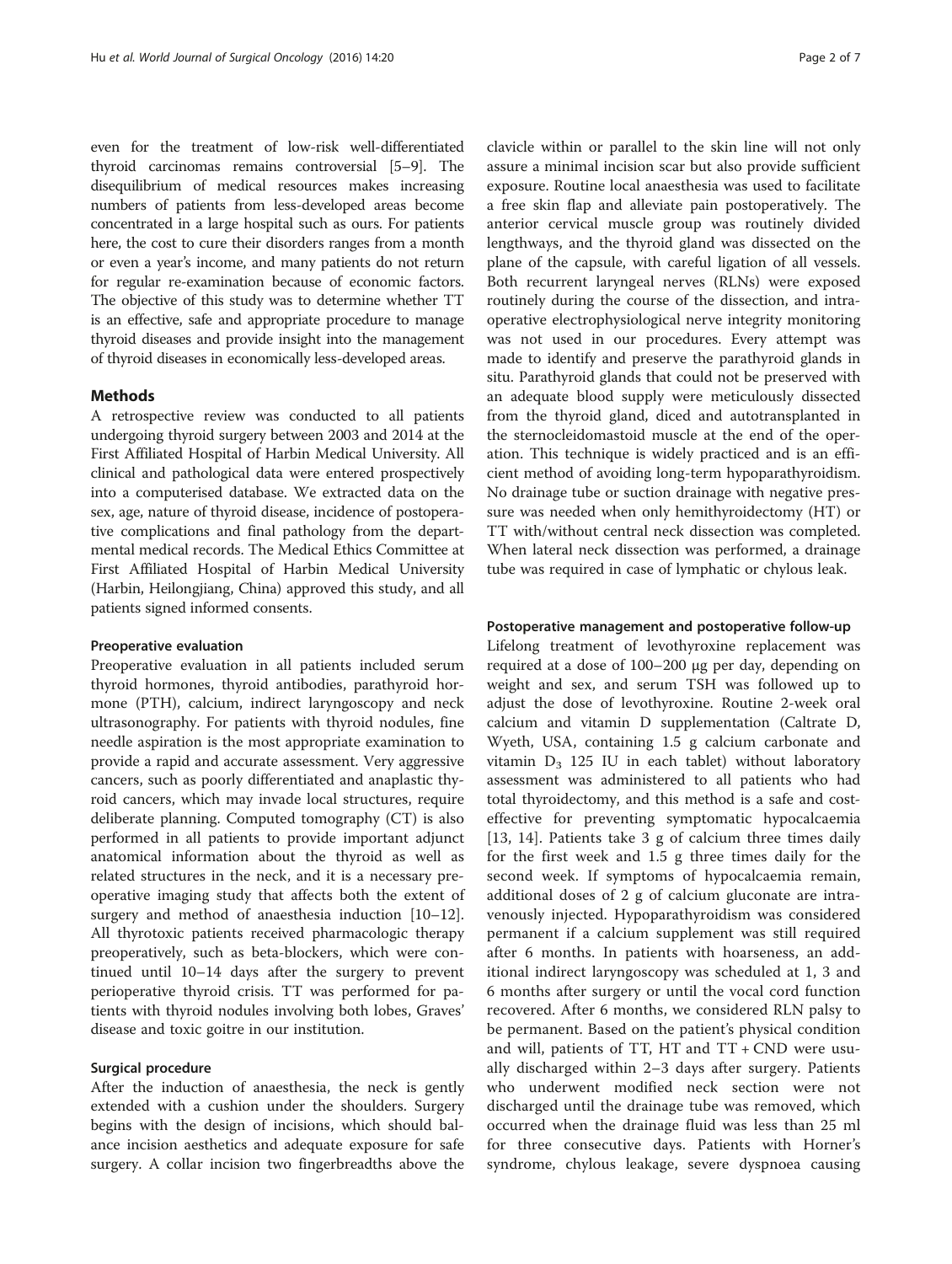tracheomalacia or RLN palsy and haemorrhage had delayed discharge.

# Results

A total of 5559 thyroid operations were performed between 2003 and 2014. There were 714 men and 4845 women with a mean age of 52 (range 9–87) years. The basic characteristics of the patients and the stage of patients with malignant diseases are presented in Table 1. All patients underwent thyroidectomy, as a first-time surgery in 5370 patients and as a secondary thyroid surgery in 189 patients. Of the reoperations, 138 previously underwent subtotal thyroidectomy (ST) for multinodular goitre and required a complete thyroidectomy for recurrent diseases. In addition to the thyroid surgery, 217 patients had central neck dissection and 108 had modified neck dissection. HT was performed initially for 413 patients with a solitary nodule or multiple lesions within one lobe, and all removed tissue was revealed as benign by intraoperative frozen pathological section. A total of 51 patients required a HT for recurrent disease (Table [2](#page-3-0)). A total of 945 patients underwent parathyroid autotransplantation, and none suffered from permanent hypoparathyroidism. Of the 945 patients, 1302 parathyroid glands were autotransplanted and 102 were intrathyroidal parathyroid.

Table [3](#page-3-0) summarises the postoperative histopathological diagnosis based on paraffin section examination

| Table 1 Characteristics of 5559 patients and stages of |  |  |  |
|--------------------------------------------------------|--|--|--|
| malignant thyroid cancer                               |  |  |  |

| mangmant trigioid cancer                       |                |
|------------------------------------------------|----------------|
| Sex ratio (M/F)                                | 714:4845       |
| Mean age (years)                               | 55 (9-87)      |
| Preoperative diagnosis                         |                |
| Euthyroid                                      | 4324           |
| Bilateral                                      | 3540           |
| Unilateral                                     | 685            |
| Isthmus                                        | 99             |
| Hyperthyroid                                   | 674            |
| Diffuse goitre                                 | 177            |
| With thyroid nodule(s)                         | 497            |
| Hypothyroid with thyroid nodules               | 601            |
| Stage of malignant thyroid cancer <sup>a</sup> |                |
| Total malignant thyroid disease                | 1640           |
| Patient older than 45 years                    | 1295 (78.96 %) |
| I                                              | 844 (51.46 %)  |
| Ш                                              | 411 (25.06 %)  |
| Ш                                              | 264 (16.10 %)  |
| IV                                             | 121 (7.38 %)   |

<sup>a</sup>Staging according to the seventh edition of AJCC Cancer Staging Manual 2010

of the resected thyroid glands. Of these, 56.2 % of the patients had multinodular goitre, including 12.23 % who were thyrotoxic. Graves' disease and Hashimoto's disease were diagnosed in 2.82 and 7.23 % of the patients, respectively. Papillary thyroid cancer was identified in 1336 patients, 44.99 % of whom had papillary microcarcinoma.

Table [2](#page-3-0) also shows the complications of the various thyroid operations, and the incidence of postoperative complications was compared between patients with different approaches. There was no mortality in the postoperative period. Haemorrhage, a serious complication requiring reoperation, only occurred in a 38-year-old female patient who underwent TT with modified neck dissection. For the first-time surgery, permanent RLN injury occurred in 18 patients, including three cases of nonrecurrent laryngeal nerve and 9 cases of tumour invasion. Furthermore, during secondary completion thyroidectomy after ST, we could not successfully expose the RLN in 34 patients as a consequence of fibroblasts and scar tissue. Of these, 10 had unilateral permanent RLN palsy and 1 patient had bilateral permanent RLN palsy. The incidence of permanent RLN injury combined with permanent hypoparathyroidism for the first-time surgery was 0.35 %, and the permanent complication rate of the secondary surgery was 7.41 %, including both completion thyroidectomy after ST and LT (lobectomy) after HT. Moreover, the relationship between the grade of goitre and the complication rates of initial TT is shown in Table [4.](#page-4-0) The grading system is as follows: a goitre that can be touched but cannot be seen is grade I; a goitre that can be both touched and seen but is not beyond the exterior margin of the sternocleidomastoid muscle is grade II; and a goitre that can be both touched and seen and is beyond the exterior margin of sternocleidomastoid muscle is grade III.

A total of 33 patients with solitary nodule or lesions with one lobe based on the US diagnosis were found to have micropapillary cancer in the contralateral lobe postoperatively.

# **Discussion**

The availability of levothyroxine replacement therapy makes patients who underwent TT, an iatrogenic thyroid absence, survive with euthyroid function, such that TT is a feasible management strategy for thyroid diseases. There is an increase in the utilisation of TT worldwide for the management of thyroid diseases [\[9](#page-6-0), [15](#page-6-0)–[18](#page-6-0)], although controversy remains for benign thyroid disorders and low-risk thyroid cancers. However, the significant role of this procedure is clear. Because thyroid diseases are rapidly increasing, we have attempted to establish an appropriate practice for thyroid disorders in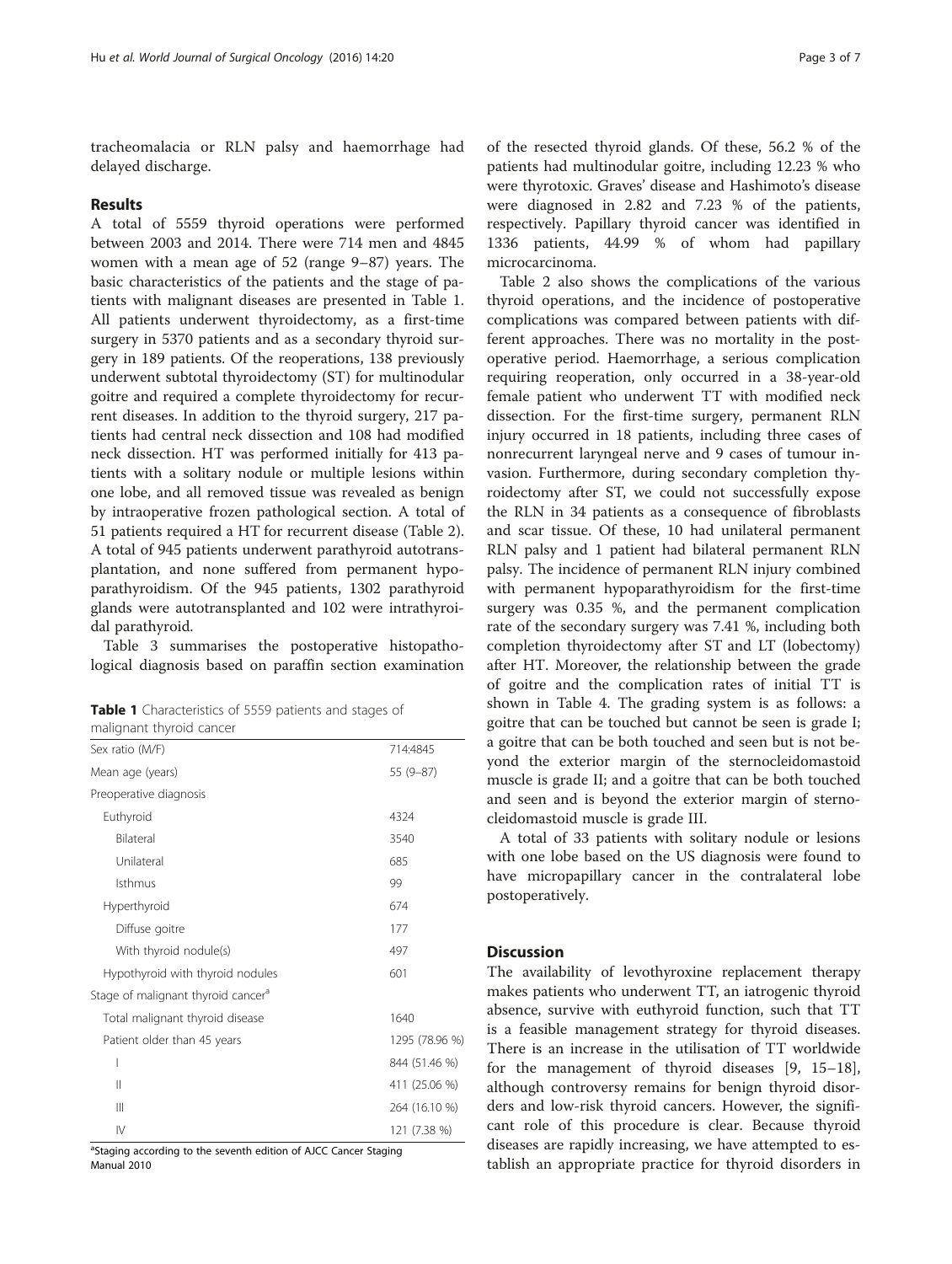|                            | First-time surgery ( $n = 5370$ ) |          |                  |                  | Revision surgery ( $n = 189$ ) |                   |                   |            |
|----------------------------|-----------------------------------|----------|------------------|------------------|--------------------------------|-------------------|-------------------|------------|
| Complication               | TT(4632)                          | HT (413) | $TT + CND (217)$ | $TT + MND$ (108) | Total                          | CT after ST (138) | LT after $HT(51)$ | Total      |
| RLN injury no. (%)         |                                   |          |                  |                  |                                |                   |                   |            |
| Temporary                  | 29(0.63)                          | 4(0.10)  | 8(3.69)          | 4(3.70)          | 45 (0.84)                      | 19 (13.77)        | 2(3.92)           | 21(11.11)  |
| Permanent                  | 15(0.32)                          | 0(0)     | 2(0.92)          | 1(0.93)          | 18 (0.34)                      | 11(7.97)          | 0(0)              | 11(5.82)   |
| Total                      | 44                                | 4        | 10               | 5                | 63                             | 30                | 2                 | 32         |
| Hypoparathyroidism no. (%) |                                   |          |                  |                  |                                |                   |                   |            |
| Temporary                  | 152 (3.28)                        | 9(2.18)  | 19 (8.76)        | 10 (9.26)        | 190 (3.53)                     | 25 (18.12)        | 1(1.96)           | 26 (13.76) |
| Permanent                  | (0.02)                            | 0(0)     | $\mathbf{0}$     | (0.02)           | 1(0.02)                        | 3(2.17)           | 0(0)              | 3(1.59)    |
| Total                      | 153                               | 9        | 19               | 191              | 191                            | 28                |                   | 29         |

<span id="page-3-0"></span>Table 2 Complications of the various thyroid operations

 $TT$  total thyroidectomy, HT hemithyroidectomy, CND central neck dissection, MND modified neck dissection, CT completion thyroidectomy, LT lobectomy, ST subtotal thyroidectomy, RLN recurrent laryngeal nerve

economically underdeveloped areas, and the establishment of these practices is based on concepts, principles, practical experience and patient preference.

# Total thyroidectomy versus thyroid lobectomy for low-risk papillary thyroid carcinoma

Surgery is the basic treatment for thyroid malignancy, but for low-risk papillary thyroid cancer, there has been a long unsolved debate about the extent of primary surgery [[6\]](#page-6-0). Papillary thyroid cancer covers the majority of thyroid cancers and has a favourable long-term survival rate [[19](#page-6-0)–[21](#page-6-0)]. The 10-year relative survival rate for patients with papillary thyroid cancer was 93 % for those treated in the USA [[22\]](#page-6-0). The excellent disease-specific

Table 3 Postoperative histopathological diagnosis and associated complications

| associated complications    |                |         |
|-----------------------------|----------------|---------|
| Diagnosis                   | No.            | Percent |
| Benign                      | 3919           | 70.50   |
| Multinodular goitre         | 3124           | 56.20   |
| Toxic                       | 382            | 6.87    |
| Non-toxic                   | 2766           | 49.76   |
| Graves' disease             | 157            | 2.82    |
| Hashimoto's disease         | 402            | 7.23    |
| Subacute thyroiditis        | 85             | 1.53    |
| Follicular adenoma          | 107            | 1.92    |
| Malignant                   | 1640           | 29.50   |
| Papillary thyroid carcinoma | 1336           | 24.03   |
| Microcarcinoma              | 601            | 10.81   |
| With Hashimoto's disease    | 297            | 5.34    |
| With Graves' disease        | 43             | 0.77    |
| Follicular carcinoma        | 130            | 2.34    |
| Medullary carcinoma         | 65             | 1.17    |
| Anaplastic carcinoma        | $\overline{4}$ | 0.07    |
| Other                       | 104            | 1.87    |
| Total                       | 5559           | 100     |

survival rates of low-risk thyroid cancer and the possible surgical complications associated with a more extensive approach make HT a preferred treatment for patients with a solitary nodule or lesions within one lobe according to some experts. The controversy focuses on the following points: (a) Does the bilateral procedure promote the overall survival rates? (b) Is the recurrence rate decreased by a more extensive surgery? (c) Compared to HT, is there an increase of complication rates associated with TT? (d) Can removing all thyroid tissue provide an adjuvant therapy and/or less complicated monitoring for recurrence disease? (e) Can the cost-effectiveness and quality of life be improved with a thorough surgical procedure?

In some retrospective studies, the mortality rates for low-risk well-differentiated thyroid cancer were extremely low, even during a relatively long follow-up period regardless of the extent of the initial surgery [\[23](#page-6-0)–[25\]](#page-6-0). However, because of the absence of randomised prospective trials and a long enough follow-up time, it remains unclear whether there is a significant difference in the survival rates between HT and TT performed for patients with low-risk thyroid carcinoma. The disease recurrence rates are lower with TT in most studies [\[20, 23, 26, 27](#page-6-0)]. Although the recurrent diseases may be excised without increasing the complications and without affecting survival, an extra medical cost is incurred, including medical examination and reoperation, and the psychological burden of the fear of progression of malignant disease is not assessable as a pecuniary loss. Biological characteristics of papillary cancer are bilateral and multifocal [[28](#page-6-0), [29\]](#page-6-0), and this matches our experience. In view of such an understanding, TT can remove all foci to the maximum extent. Complications associated with thyroid surgery are certainly a treatment consideration. Choosing HT for primary surgical treatment may be associated with lower complication rates [\[30, 31](#page-6-0)]; however, considering the trend towards lower morbidity when performed by experienced surgeons and the high risk of complication rates of completion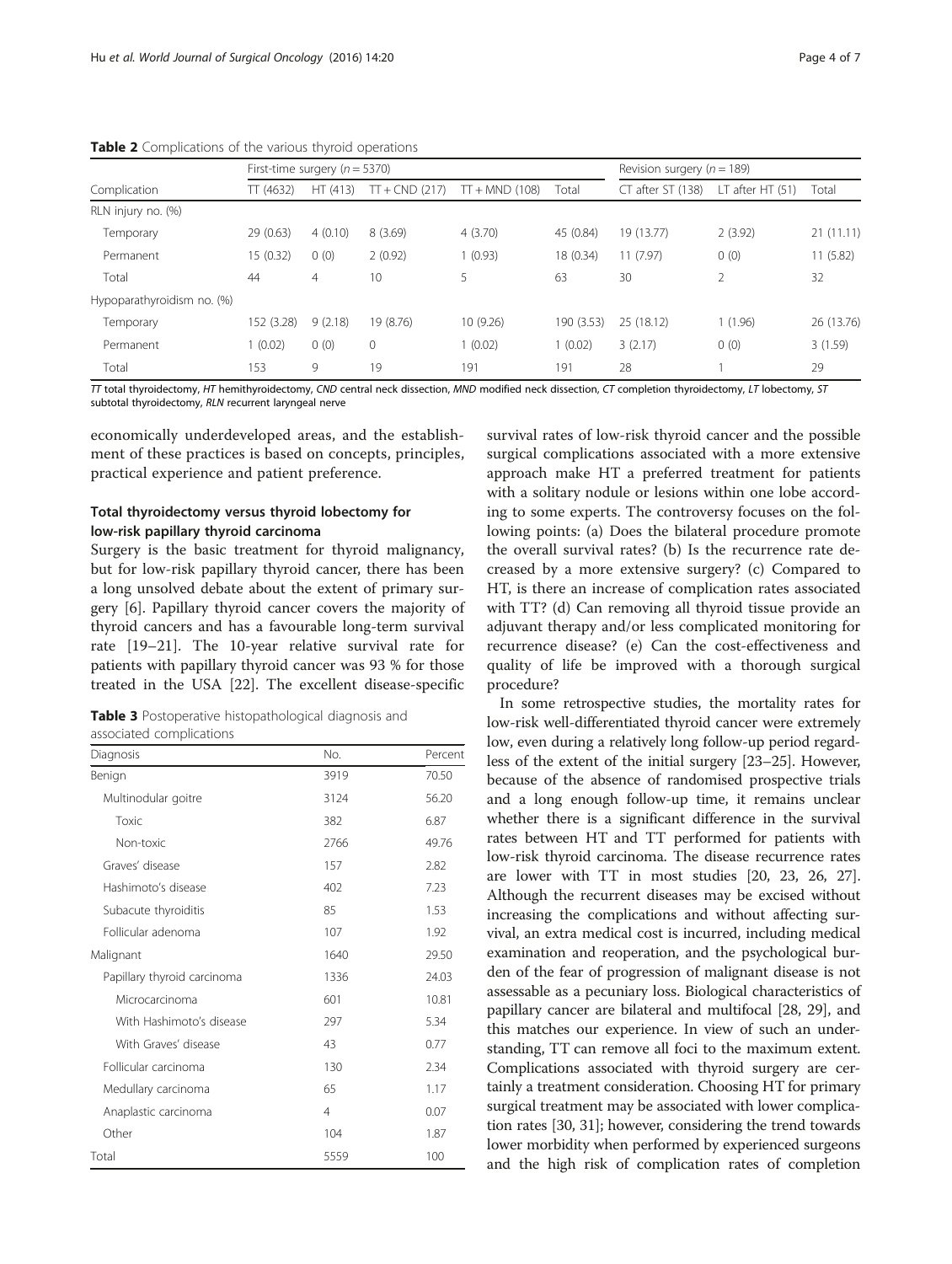|                    | Grade of goitre ( $n = 4632$ ) |               |                |                 |  |  |
|--------------------|--------------------------------|---------------|----------------|-----------------|--|--|
| Complication       | 0 ( $n = 1302$ )               | $1(n = 2063)$ | $\ln(n = 828)$ | III $(n = 439)$ |  |  |
| RLN injury         |                                |               |                |                 |  |  |
| Temporary          | $2(0.15\%)$                    | $6(0.29\%)$   | $3(0.36\%)$    | 18 (4.1 %)      |  |  |
| Permanent          | $4(0.31\%)$                    | $7(0.34\%)$   | $3(0.36\%)$    | $1(0.22\%)$     |  |  |
| Total              | 6                              | 9             | 10             | 19              |  |  |
| Hypoparathyroidism |                                |               |                |                 |  |  |
| Temporary          | 18 (1.38 %)                    | 30 (1.45 %)   | 33 (4.00 %)    | 71 (16.17 %)    |  |  |
| Permanent          | 0(0)                           | 0(0)          | $1(0.12\%)$    | 0(0)            |  |  |
| Total              | 18                             | 30            | 34             | 71              |  |  |

<span id="page-4-0"></span>Table 4 Relationship between grade of goitre and complication rates of initial TT

RLN recurrent laryngeal nerve, 0 goitre that cannot be touched or seen, I goitre that can be touched but cannot be seen. Il goitre that can be both touched and seen but is not beyond the exterior margin of the sternocleidomastoid muscle, III goitre that can be both touched and seen but is beyond the exterior margin of the sternocleidomastoid muscle

thyroidectomy for recurrent diseases, the bilateral procedure as an initial treatment is a wise choice. Furthermore, TT will facilitate radioactive iodine ablation treatment for adjuvant therapy and serum thymoglobulin (Tg) level monitoring for disease recurrence. For the initial surgical treatment, TT dominates over HT as the most costeffective surgical management for low-risk thyroid carcinoma, and this approach maximises the quality-adjusted life expectancy in patient PTC compared to lobectomy [[32](#page-6-0)].

# Total thyroidectomy versus subtotal thyroidectomy for benign thyroid diseases

TT is controversial for low-risk malignant diseases and benign thyroid diseases. Compared with ST, in recent years, TT is increasingly utilised as the first-time surgical treatment for benign bilateral thyroid diseases, including Graves' disease and toxic and non-toxic multinodular goitres [\[7](#page-6-0), [9](#page-6-0), [15](#page-6-0)–[17\]](#page-6-0). However, understanding and applying this approach remains difficult in our locality, and bilateral subtotal thyroidectomy (BST) was the principal procedure for bilateral benign thyroid disease until now. Compared to ST, the extent of TT involves two extremely critical and vulnerable structures, the RLN and the parathyroid, and the related complications are the major deterrent to surgeons performing this approach. For ST, leaving a small portion of thyroid tissue in situations where it protects RLNs and the parathyroid from the injury of extensive manipulation seems to reduce morbidity rates compared to TT. In fact, the incidence of permanent morbidity after initial TT is reportedly low and is comparable to ST [[9, 33\]](#page-6-0). Currently, it is unequivocally acknowledged that the routine exposure of RLN significantly reduces the risk of RLN injury [[24](#page-6-0), [34](#page-6-0)]. Furthermore, parathyroid autotransplantation is widely used and avoids the risk of permanent hypoparathyroidism [\[35, 36](#page-6-0)]. Additionally, remnant thyroid tissues, following ST for multinodular goitre, have a high percentage of micronodule formation with remarkable cellular

proliferative activity [\[37](#page-6-0), [38](#page-6-0)]. The recurrence rates of bilateral multinodular goitre after ST are significantly higher than for those who underwent TT, and the recurrence rates remain high even with treatment of levothyroxine suppression, which was once advocated to control the progression of benign thyroid nodules and prevent recurrence after partial thyroid surgery [[9](#page-6-0), [39](#page-6-0), [40\]](#page-6-0). Thyroid surgery provides an effective and immediate solution for Graves' disease, and it improves the quality of life for patients [[41](#page-6-0)]. Compared to ST, TT is associated with a reduced incidence of recurrent hyperthyroidism and should be proposed for the treatment for Graves' disease [\[8](#page-6-0), [42](#page-6-0)]. In our surgical experience of first-time thyroidectomy, 879 patients had intraoperatively nonpalpable lesions (101 malignant and 778 benign) nearby the berry ligament, which remains when ST is performed instead of TT. As a consequence, removing all thyroid tissue for the first time essentially eliminates the risk of developing recurrent disease and thyroid carcinoma in the remnant tissue without an accompanying increased risk of permanent hypoparathyroidism or RLN injury.

The association of Hashimoto's thyroiditis and thyroid cancer warrants a thorough examination for patients with thyroid nodules [\[43](#page-6-0)–[45\]](#page-6-0). Therefore, we propose that TT should be performed for patients with thyroid nodules and this hypothesis should be tested by clinical controlled trials.

The avoidance of permanent hypoparathyroidism and bilateral RLN palsy is of prime importance, and the complications from these may be detrimental to the physical and mental health of the patient rather than the thyroid diseases themselves. During the identification and protection of the RLN and parathyroid intraoperatively, there is an increase in the temporary complication rates occurring in patients with giant thyroid goitre and Graves' disease in our experience of first-time surgery. Our preliminary analysis suggests that gland goitre compression and inflammatory conglutination make it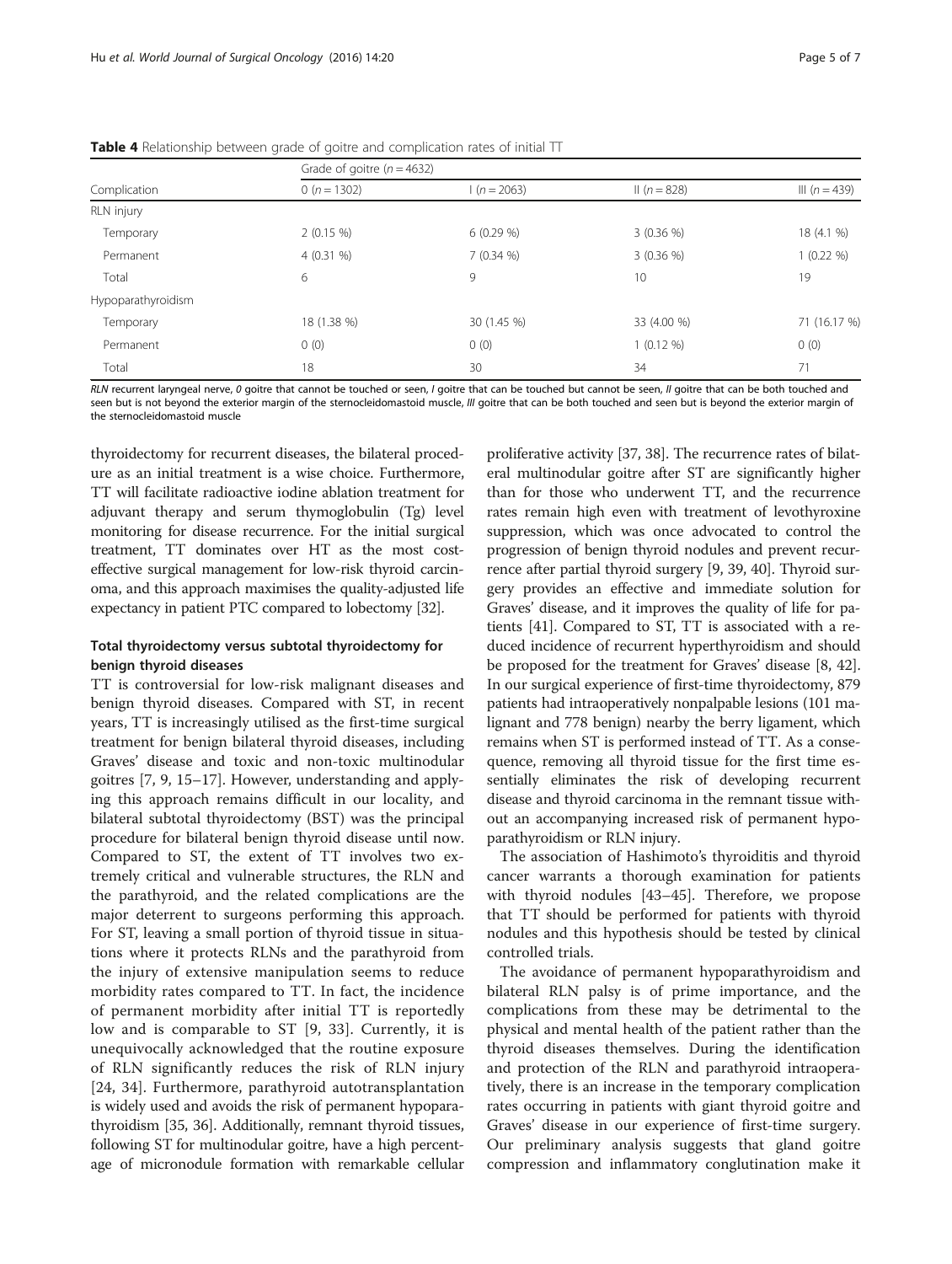difficult to separate and reserve the RLN and parathyroid smoothly without any further stretching. Nevertheless, because there is no increase in the risk of permanent complications, we propose that such a transient injury of the RLN and parathyroid is controllable, and in our opinion, although this practice is difficult, the RLN and parathyroid can be preserved. However, maintaining the RLN and parathyroid during the revision surgery after ST is a different situation. Because of scar tissue and adhesion formation, the normal anatomical form, position and space of the adjacent tissue are obscured and injury of the RLN and parathyroid usually occurs without any warning intraoperatively. Therefore, no matter how meticulously the surgery was performed, even by experienced surgeons, the incidence of permanent RLN palsy and hypoparathyroidism of secondary surgery remains at a high level. The same result was reported in many studies [\[46](#page-6-0)–[48\]](#page-6-0). Revision surgery for BST patients will not only increase the risk to patients but also increase the psychological pressure for the surgeons performing the procedures. In conclusion, a thorough initial surgical treatment should be adopted to avoid any potential and additional risks of reoperative surgery for recurrent diseases, and we suggest 'one side, once operation', which recommends that if lesion is within one lobe, then total lobectomy should be performed, and if the thyroid disorder is diffuse or involves two sides, total thyroidectomy should be performed. Repeat thyroid surgery for recurrent goitre after hemithyroidectomy for unilateral lesion does not carry an increased risk if the contralateral side has been left untouched.

# Patient preferences

Evidence-based medicine integrates the patient preferences with clinical experience and the best research evidence to make optimal medical decisions. Thus, when the patient is well informed of all implications and on the prerequisite of not violating the principle medical care, the patient's wishes should be fully respected. Generally, patient preferences depend on the following factors for the treatment of thyroid diseases: (a) cancerisation; (b) recurrence; (c) cost, including examination, surgery, medical therapy and re-examination; (d) psychological burden; (e) lifelong levothyroxine replacement; (f) tolerance of medical therapies and associated side effects, such as anti-thyroid gland medicine; (g) education level; (h) income; and (i) medical insurance. Local patients who were subject to economic factors prefer a procedure that cures the diseases once and for all because such a solution may minimise the cost of postoperative management and examination and surgery for recurrent disease. Furthermore, compared to lifelong replacement therapy, repetitive examination

because of the fear of recurrent disease will not only increase the cost but also aggravate the psychological burden. As an immediate and permanent cure, TT is a more worthwhile and necessary approach for most patients in our locality. Therefore, in an economically less-developed region, TT coincides better with patient preferences, at least in our experience.

A major drawback of this study is the lack of a thorough long-term follow-up; therefore, we cannot discuss the issue with data for the long-time survival rate of malignant thyroid diseases (particularly low-risk thyroid cancer) and recurrent disease. Another limitation is that all surgeries were performed or were under the supervision of the same experienced surgeon (Linfeng Wu), and this may cause a subjective preference and personal limitation for management for thyroid diseases, although our clinical decisions were based on evidence-based medicine. Furthermore, the small sample size of the secondary surgery group compared to the first-time surgery group must be considered.

# Conclusions

TT is an effective and safe approach based on increasing evidence. To prevent the hard-to-reduce prevalence of permanent complications of repeat surgery for recurrent disease, we prefer TT as an initial treatment for Graves' disease and multinodular goitre when both lobes are involved. Because of the significantly lower rate of recurrence and no need for secondary surgery after malignant disease is confirmed by FNA or intraoperative frozen section, TT is performed whether the contralateral lobe is involved. Furthermore, the core principle of all surgical management of thyroid diseases is 'one side once operation,' and this principle should be widely disseminated to deepen the understanding that the true essence of thyroidectomy is the safety of the RLN and parathyroid gland. Therefore, in response to the rapid increase of thyroid diseases in less-developed regions, TT may be considered the most reasonable treatment of choice for patients with thyroid disorders.

#### Competing interests

The authors declare that they have no competing interest.

#### Authors' contributions

LW participated in the design of this study and performed all the surgeries. JH performed the study, together with NZ and DW, and collected the clinical data. JH drafted the manuscript. RK, NZ and BS participated in the design and helped draft the manuscript. All authors read and approved the final manuscript.

#### Author details

<sup>1</sup>Department of Pancreatic and Biliary Surgery, First Affiliated Hospital of Harbin Medical University, 23 Youzheng Street, Nangang District, Harbin 150001, Heilongjiang Province, China. <sup>2</sup>Department of Respiratory Medicine First Affiliated Hospital of Harbin Medical University, 23 Youzheng Street, Nangang District, Harbin 150001, Heilongjiang Province, China. <sup>3</sup>Department of Critical Care Medicine, Harbin Medical University Cancer Hospital, 150 Haping Street, Nangang District, Harbin 150081, Heilongjiang Province, China.